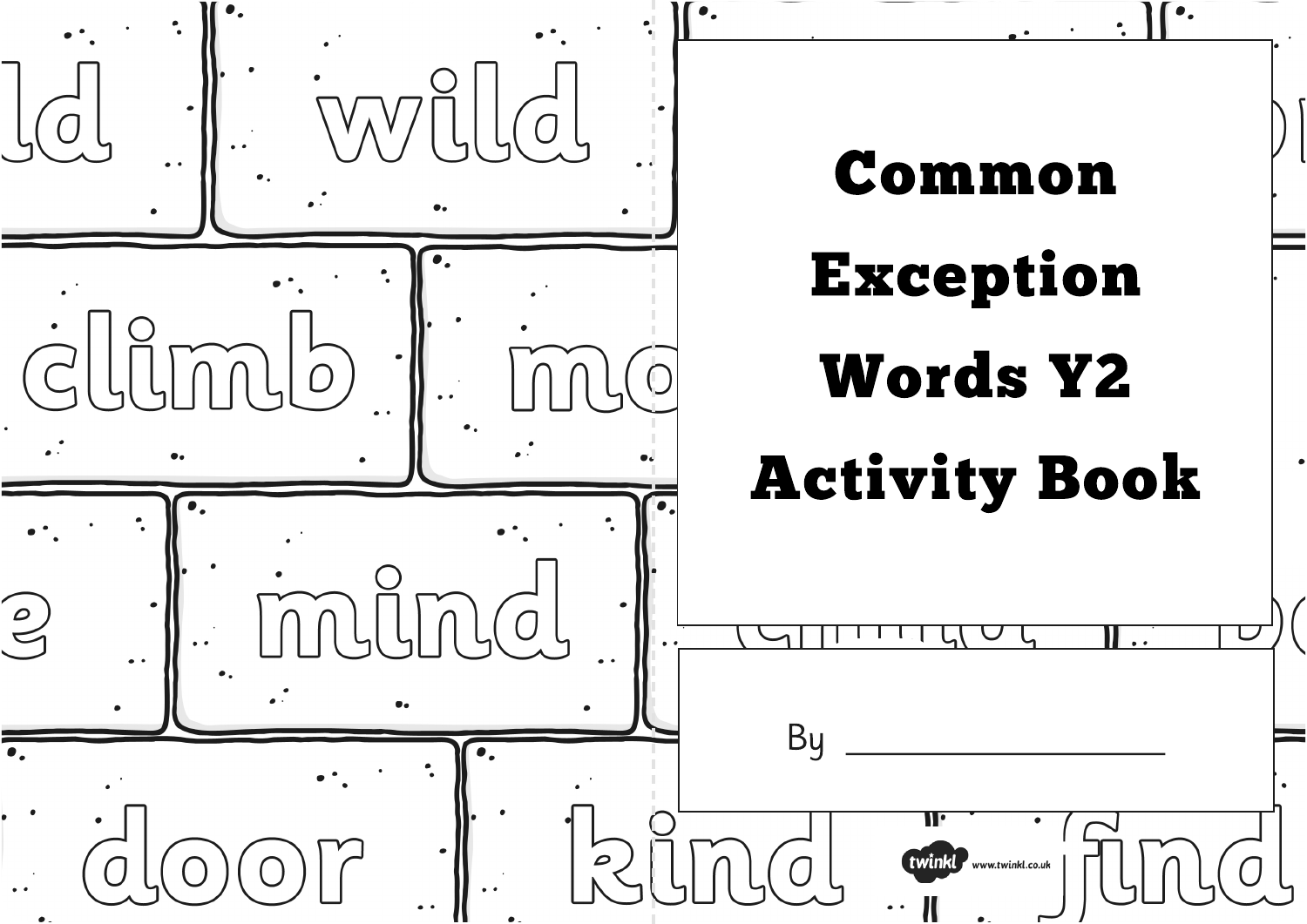| Look and say              | Look, say and   Cover and<br>write | write | <b>Check and</b><br>write again |  |  |
|---------------------------|------------------------------------|-------|---------------------------------|--|--|
| door                      |                                    |       |                                 |  |  |
| floor                     |                                    |       |                                 |  |  |
| poor                      |                                    |       |                                 |  |  |
| because                   |                                    |       |                                 |  |  |
| find                      |                                    |       |                                 |  |  |
| Fill in the missing word. |                                    |       |                                 |  |  |

1. Please close the <u>\_\_\_\_\_\_\_\_\_\_\_\_\_\_\_\_\_\_\_\_</u>.

2. Sit down on the \_\_\_\_\_\_\_\_\_\_\_\_\_\_\_\_\_\_\_\_\_\_\_\_.

3. I am happy \_\_\_\_\_\_\_\_\_\_\_\_\_\_\_\_\_\_\_ it's my birthday.

4. I can't \_\_\_\_\_\_\_\_\_\_\_\_\_\_\_\_\_\_\_\_\_\_\_\_\_\_ my bag.

5. My \_\_\_\_\_\_\_\_\_\_\_\_\_\_\_\_\_\_\_\_\_\_\_ cat got wet outside.

Write your own sentences using:

1. poor 2. door 3. because 4. find 5. floor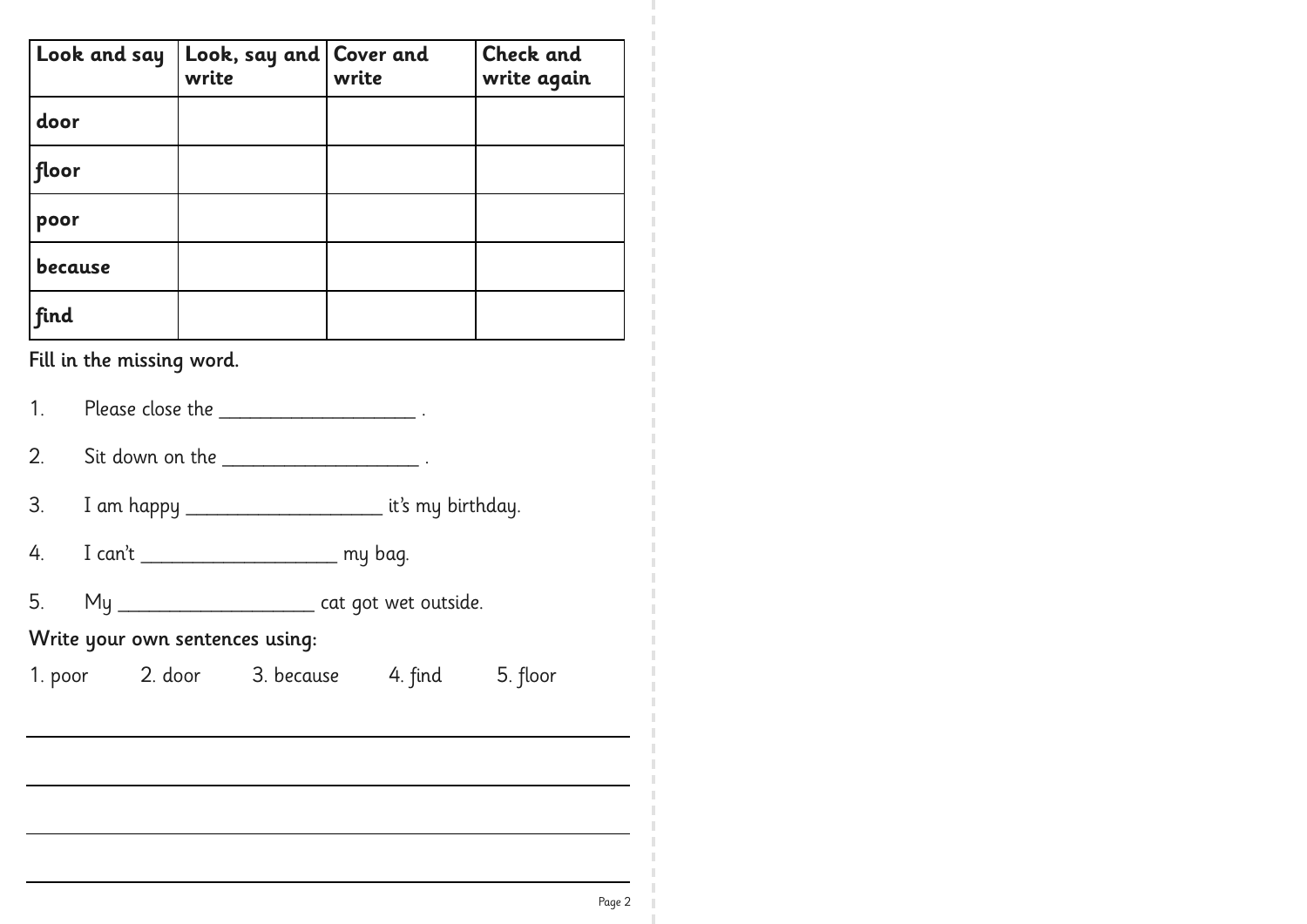| Look and say | Look, say and $ $ Cover and<br>write | write | Check and<br>write again |
|--------------|--------------------------------------|-------|--------------------------|
| wild         |                                      |       |                          |
| climb        |                                      |       |                          |
| most         |                                      |       |                          |
| only         |                                      |       |                          |
| both         |                                      |       |                          |

| 1.                              | The _________________________                          |  | lion lives in the jungle. |  |  |  |
|---------------------------------|--------------------------------------------------------|--|---------------------------|--|--|--|
| 2.                              | There is _____________________________ one sweet left. |  |                           |  |  |  |
| 3.                              | We can _____________________                           |  | have some cake.           |  |  |  |
| 4.                              |                                                        |  |                           |  |  |  |
| 5.                              | I can __________________________________ up high.      |  |                           |  |  |  |
| Write your own sentences using: |                                                        |  |                           |  |  |  |
|                                 | 1. wild 2. climb 3. most 4. only 5. both               |  |                           |  |  |  |

|      |                           | Look and say $ $ Look, say and $ $ Cover and<br>write       | write | <b>Check and</b><br>write again |  |
|------|---------------------------|-------------------------------------------------------------|-------|---------------------------------|--|
| old  |                           |                                                             |       |                                 |  |
| cold |                           |                                                             |       |                                 |  |
| gold |                           |                                                             |       |                                 |  |
| hold |                           |                                                             |       |                                 |  |
| told |                           |                                                             |       |                                 |  |
|      | Fill in the missing word. |                                                             |       |                                 |  |
| 1.   |                           | I ________________________ my dad's hand to cross the road. |       |                                 |  |
|      |                           | 2. It is too __________________________ outside.            |       |                                 |  |
|      |                           | 3. My mum __________________ me to wash my hands.           |       |                                 |  |
|      |                           | 4. She earned a                                             |       |                                 |  |
|      |                           | 5. I have a very ___________________ teddy.                 |       |                                 |  |
|      |                           | Write your own sentences using:                             |       |                                 |  |
|      |                           | 1. old 2. cold 3. gold 4. hold 5. told                      |       |                                 |  |

H.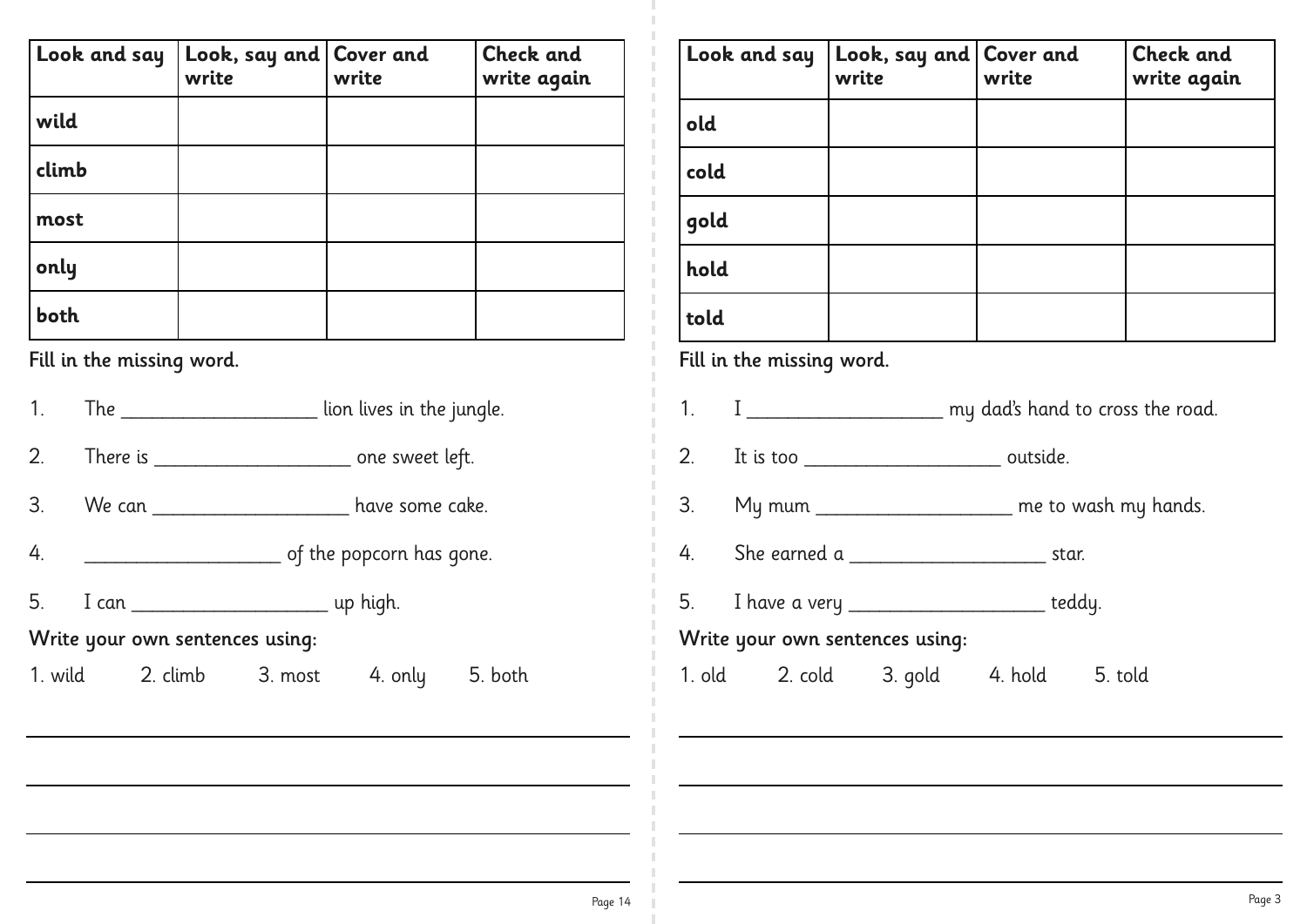| Look and say | Look, say and   Cover and<br>write | write | Check and<br>write again |
|--------------|------------------------------------|-------|--------------------------|
| every        |                                    |       |                          |
| great        |                                    |       |                          |
| break        |                                    |       |                          |
| steak        |                                    |       |                          |
| pretty       |                                    |       |                          |

- 1. The kittens are very \_\_\_\_\_\_\_\_\_\_\_\_\_\_\_\_\_\_\_\_\_\_\_\_\_.
- 2. I play with my friends at \_\_\_\_\_\_\_\_\_\_\_\_\_\_\_\_\_\_\_\_\_\_\_\_\_\_ time.
- 3. This is \_\_\_\_\_\_\_\_\_\_\_\_\_\_\_\_\_\_\_\_\_\_\_\_\_ work!
- 4. I enjoy eating \_\_\_\_\_\_\_\_\_\_\_\_\_\_\_\_\_\_\_ and chips.
- 5. I walk to school \_\_\_\_\_\_\_\_\_\_\_\_\_\_\_\_\_\_\_\_\_\_ day.

Write your own sentences using:

1. every 2. great 3. break 4. steak 5. pretty

| Look and say | Look, say and   Cover and<br>write | write | Check and<br>write again |
|--------------|------------------------------------|-------|--------------------------|
| beautiful    |                                    |       |                          |
| after        |                                    |       |                          |
| fast         |                                    |       |                          |
| last         |                                    |       |                          |
| past         |                                    |       |                          |

## Fill in the missing word.

- 1. The flowers are \_\_\_\_\_\_\_\_\_\_\_\_\_\_\_\_\_\_\_\_\_\_\_.
- 2. I ran really \_\_\_\_\_\_\_\_\_\_\_\_\_\_\_\_\_\_\_\_\_\_\_\_\_.
- 3. It is half six.
- 4. I was \_\_\_\_\_\_\_\_\_\_\_\_\_\_\_\_\_\_\_ to get to the classroom.
- 5. We are doing maths \_\_\_\_\_\_\_\_\_\_\_\_\_\_\_\_\_\_\_ breaktime.

Write your own sentences using:

1. beautiful 2. after 3. fast 4. last 5. past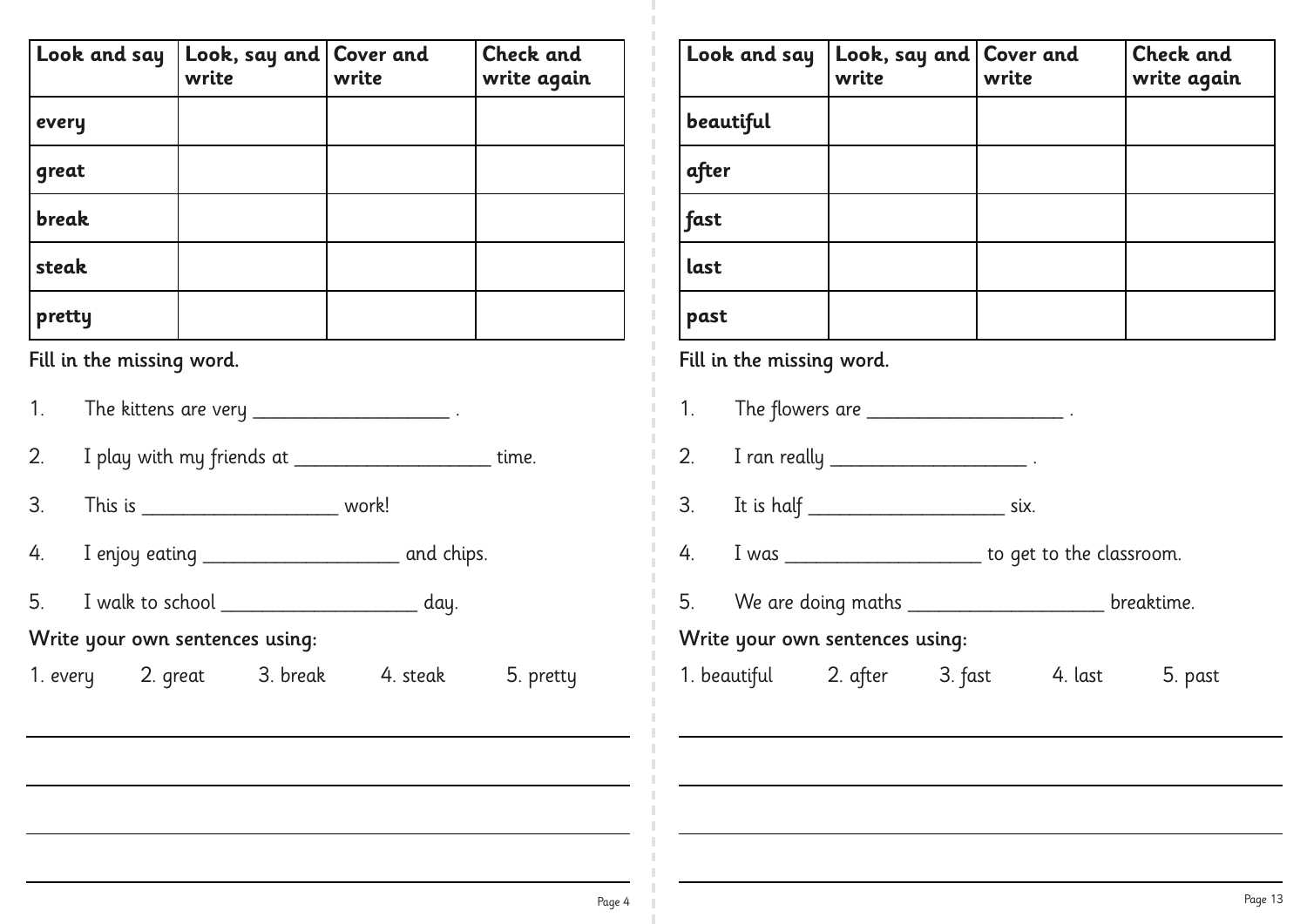| Look and say | Look, say and Cover and<br>write | write | Check and<br>write again |
|--------------|----------------------------------|-------|--------------------------|
| father       |                                  |       |                          |
| class        |                                  |       |                          |
| grass        |                                  |       |                          |
| pass         |                                  |       |                          |
| plant        |                                  |       |                          |

|    |                                                           | has brown hair. |  |
|----|-----------------------------------------------------------|-----------------|--|
|    | 2. I have lots of friends in my ________________________. |                 |  |
| 3. | The _________________________________ is green.           |                 |  |
|    |                                                           |                 |  |
|    | 5. Please can you __________________________ the water?   |                 |  |
|    | Write your own sentences using:                           |                 |  |
|    | 1. father 2. class 3. grass 4. pass 5. plant              |                 |  |

| Look and say | Look, say and   Cover and<br>write | write | Check and<br>write again |
|--------------|------------------------------------|-------|--------------------------|
| path         |                                    |       |                          |
| bath         |                                    |       |                          |
| hour         |                                    |       |                          |
| move         |                                    |       |                          |
| prove        |                                    |       |                          |

## Fill in the missing word.

1. It is my \_\_\_\_\_\_\_\_\_\_\_\_\_\_\_\_\_\_\_\_\_\_\_\_\_\_time. 2. In one \_\_\_\_\_\_\_\_\_\_\_\_\_\_\_\_\_\_\_ it is home time. 3. I need to \_\_\_\_\_\_\_\_\_\_\_\_\_\_\_\_\_\_\_\_\_\_\_\_\_\_\_\_ my toys. 4. Let's walk down this \_\_\_\_\_\_\_\_\_\_\_\_\_\_\_\_\_\_\_\_\_\_\_\_\_\_. 5. I can \_\_\_\_\_\_\_\_\_\_\_\_\_\_\_\_\_\_\_ it is mine.

Write your own sentences using:

1. path 2. bath 3. hour 4. move 5. prove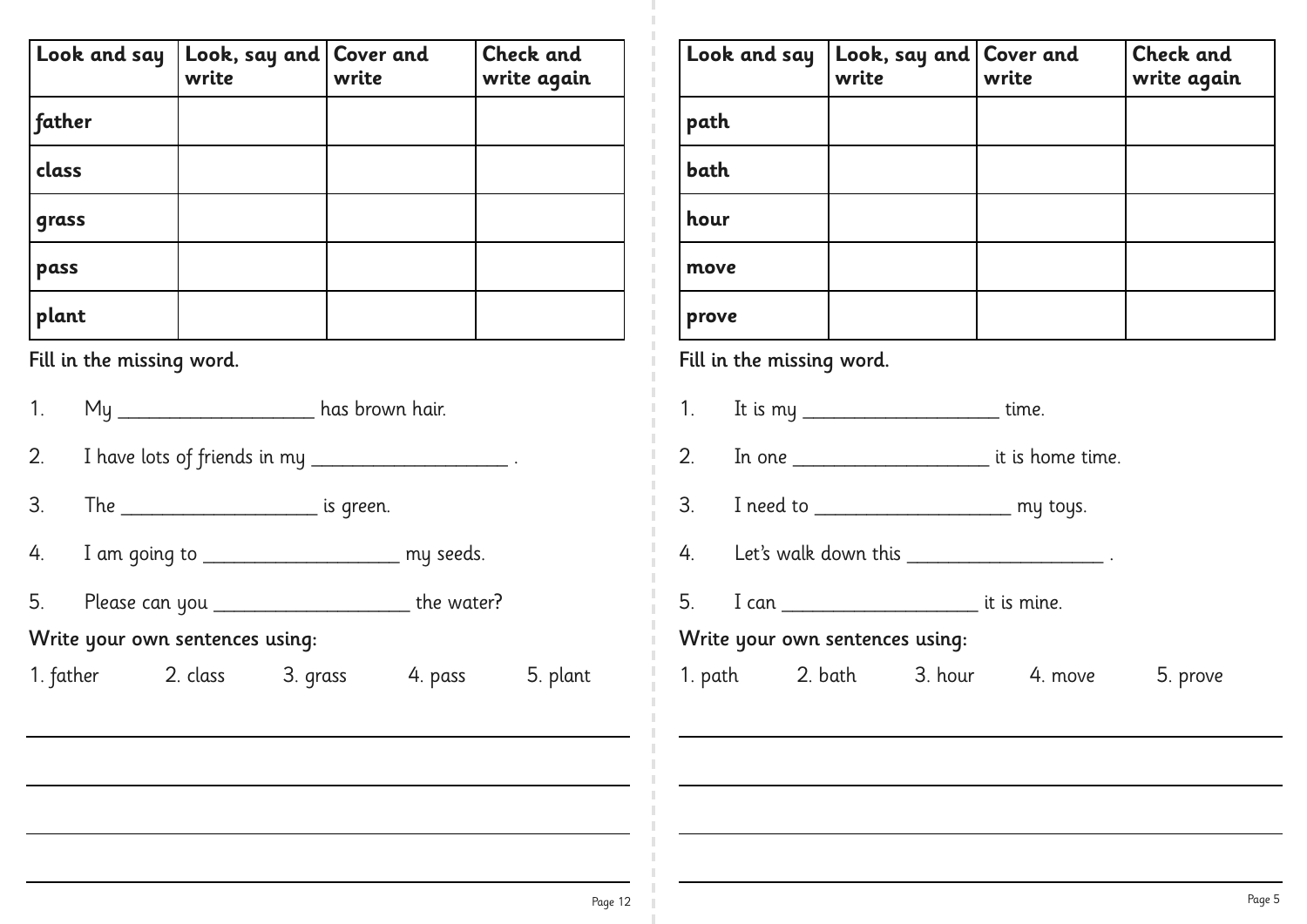| Look and say | Look, say and   Cover and<br>write | write | Check and<br>write again |
|--------------|------------------------------------|-------|--------------------------|
| improve      |                                    |       |                          |
| sure         |                                    |       |                          |
| sugar        |                                    |       |                          |
| eye          |                                    |       |                          |
| could        |                                    |       |                          |

|                                 | 1. I have ________________________ in my cup of tea. |  |                                                              |  |  |
|---------------------------------|------------------------------------------------------|--|--------------------------------------------------------------|--|--|
|                                 |                                                      |  | 2. I wink with one ______________________.                   |  |  |
|                                 |                                                      |  | 3. I am ________________________________ we can work it out. |  |  |
|                                 |                                                      |  | 4. I will <u>_________________________</u> my work.          |  |  |
|                                 |                                                      |  |                                                              |  |  |
| Write your own sentences using: |                                                      |  |                                                              |  |  |
|                                 |                                                      |  | 1. improve 2. sure 3. sugar 4. eye 5. could                  |  |  |

| Look and say                                                                                                                                                                                                                         | Look, say and   Cover and<br>write | write | <b>Check and</b><br>write again |
|--------------------------------------------------------------------------------------------------------------------------------------------------------------------------------------------------------------------------------------|------------------------------------|-------|---------------------------------|
| would                                                                                                                                                                                                                                |                                    |       |                                 |
| who                                                                                                                                                                                                                                  |                                    |       |                                 |
| whole                                                                                                                                                                                                                                |                                    |       |                                 |
| any                                                                                                                                                                                                                                  |                                    |       |                                 |
| should                                                                                                                                                                                                                               |                                    |       |                                 |
| <b>The contract of the contract of the contract of the contract of the contract of the contract of the contract of the contract of the contract of the contract of the contract of the contract of the contract of the contract </b> |                                    |       |                                 |

## Fill in the missing word.

- 1. I ate a contract a labor banana!
- 2. I \_\_\_\_\_\_\_\_\_\_\_\_\_\_\_\_\_\_\_\_\_\_ ring my mum.
- 3. **3.** The meeds to wash their hands?
- 4. I haven't got \_\_\_\_\_\_\_\_\_\_\_\_\_\_\_\_\_\_\_ left.
- 5. I \_\_\_\_\_\_\_\_\_\_\_\_\_\_\_\_\_\_\_\_\_ like to come to your party.

## Write your own sentences using:

1. would 2. who 3. whole 4. any 5. should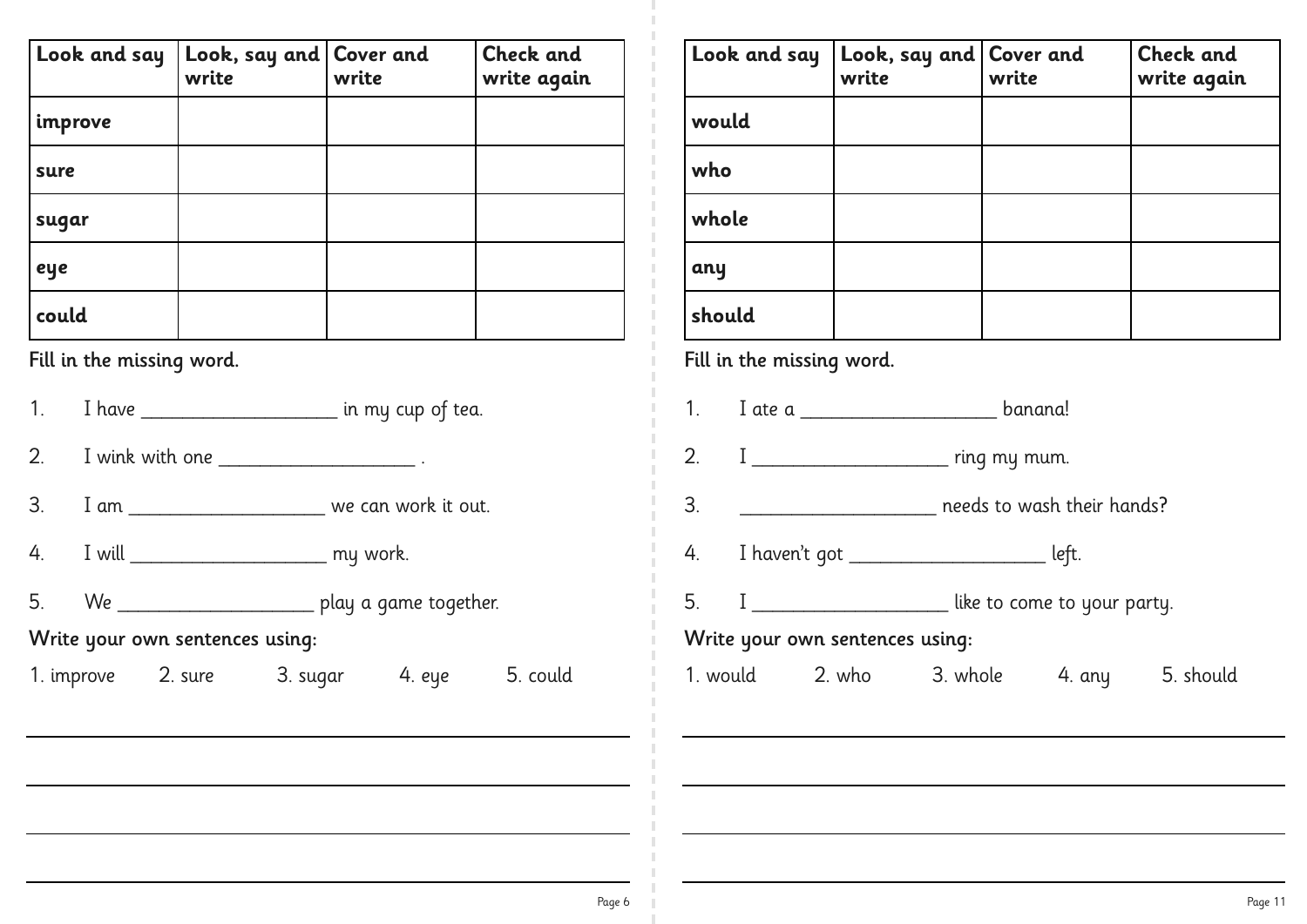| Look and say | Look, say and   Cover and<br>write | write | Check and<br>write again |
|--------------|------------------------------------|-------|--------------------------|
| many         |                                    |       |                          |
| clothes      |                                    |       |                          |
| busy         |                                    |       |                          |
| people       |                                    |       |                          |
| water        |                                    |       |                          |

|    | 1. My _______________________got covered in mud!          |                                               |  |
|----|-----------------------------------------------------------|-----------------------------------------------|--|
| 2. | There are lots of ________________________ on the bus.    |                                               |  |
|    | 3. It is very __________________ in town today.           |                                               |  |
|    | 4. I drink ____________________________ with my lunch.    |                                               |  |
|    | 5. How _________________________________ sweets are left? |                                               |  |
|    | Write your own sentences using:                           |                                               |  |
|    |                                                           | 1. many 2. clothes 3. busy 4. people 5. water |  |
|    |                                                           |                                               |  |
|    |                                                           |                                               |  |

|            |                           | Look and say   Look, say and   Cover and<br>write           | write | Check and<br>write again |
|------------|---------------------------|-------------------------------------------------------------|-------|--------------------------|
| again      |                           |                                                             |       |                          |
| half       |                           |                                                             |       |                          |
| money      |                           |                                                             |       |                          |
| Mr         |                           |                                                             |       |                          |
| <b>Mrs</b> |                           |                                                             |       |                          |
|            | Fill in the missing word. |                                                             |       |                          |
| 1.         |                           |                                                             |       |                          |
|            |                           | 2. My teacher is called ____________________________ Smith. |       |                          |
|            |                           |                                                             |       |                          |
|            |                           | 4. I want to go back ____________________.                  |       |                          |
|            |                           | 5. Bedtime is ________________________ past seven.          |       |                          |
|            |                           | Write your own sentences using:                             |       |                          |
|            |                           | 1. again 2. half 3. money 4. Mr 5. Mrs                      |       |                          |